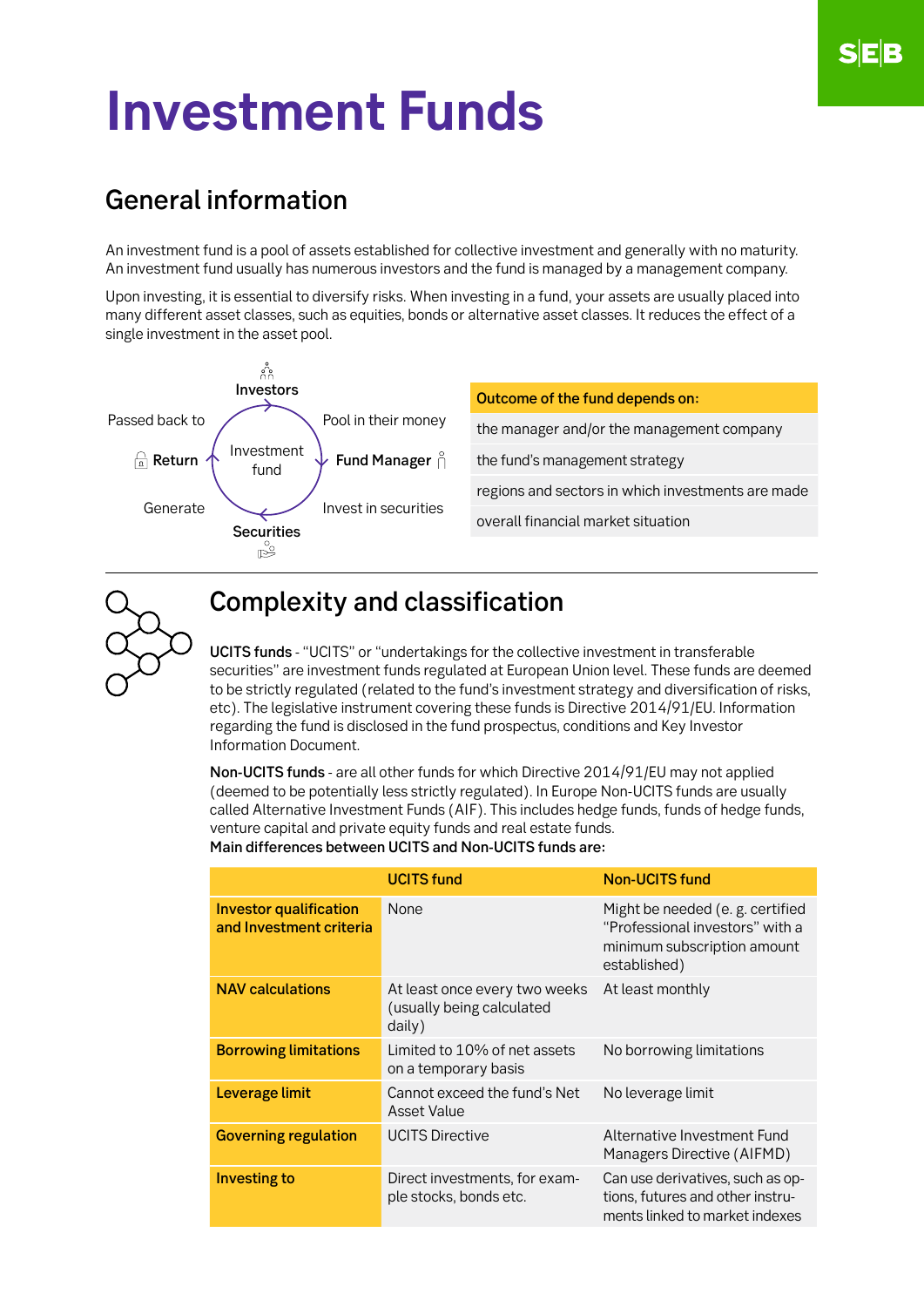The funds units' net asset value (NAV) is calculated (generally on a daily basis) by the management company. Non- UCITS funds NAV calculations usually are made less frequently (once a month). NAV is based on the price development of fund's financial instruments and it determines the price of fund units issuing and redemption. The Client does not know the exact price unit upon placing a purchase or sale order.

Complexity: UCITS units are treated non-complex instruments. All non-UCITS funds and structured UCITS units are treated as complex instruments. This is usually because of less strict rules of diversification, investment restrictions as well as other investment rules.

# Value

Value of the investment fund depends on the other underlying assets in which the fund has invested. It can change during the investment period and can be higher or lower compared to the amount initially invested depending on the prevailing market conditions.

Investment fund's past performance is not a reliable indicator of future performance (if the return on investments is positive at some point, there is no guarantee that it will remain such also in future), but it can help to assess the fund units' price volatility over time.

Investing on a regular basis (averaging) on the eve of a downswing gives a better probability to climb back into green than in case of lump sum investment. By investing on a regular basis it is possible to capture both market up- and downswing.





### Risks

Investment funds do not guarantee a rate of return. The return and risk are closely tied. The higher is the possible return, the bigger is the risk of losing substantial part of initial investment. Financial markets are interlinked and the performance of such fund which invests in one country may be affected by the situation on a stock or bond market in the other country.